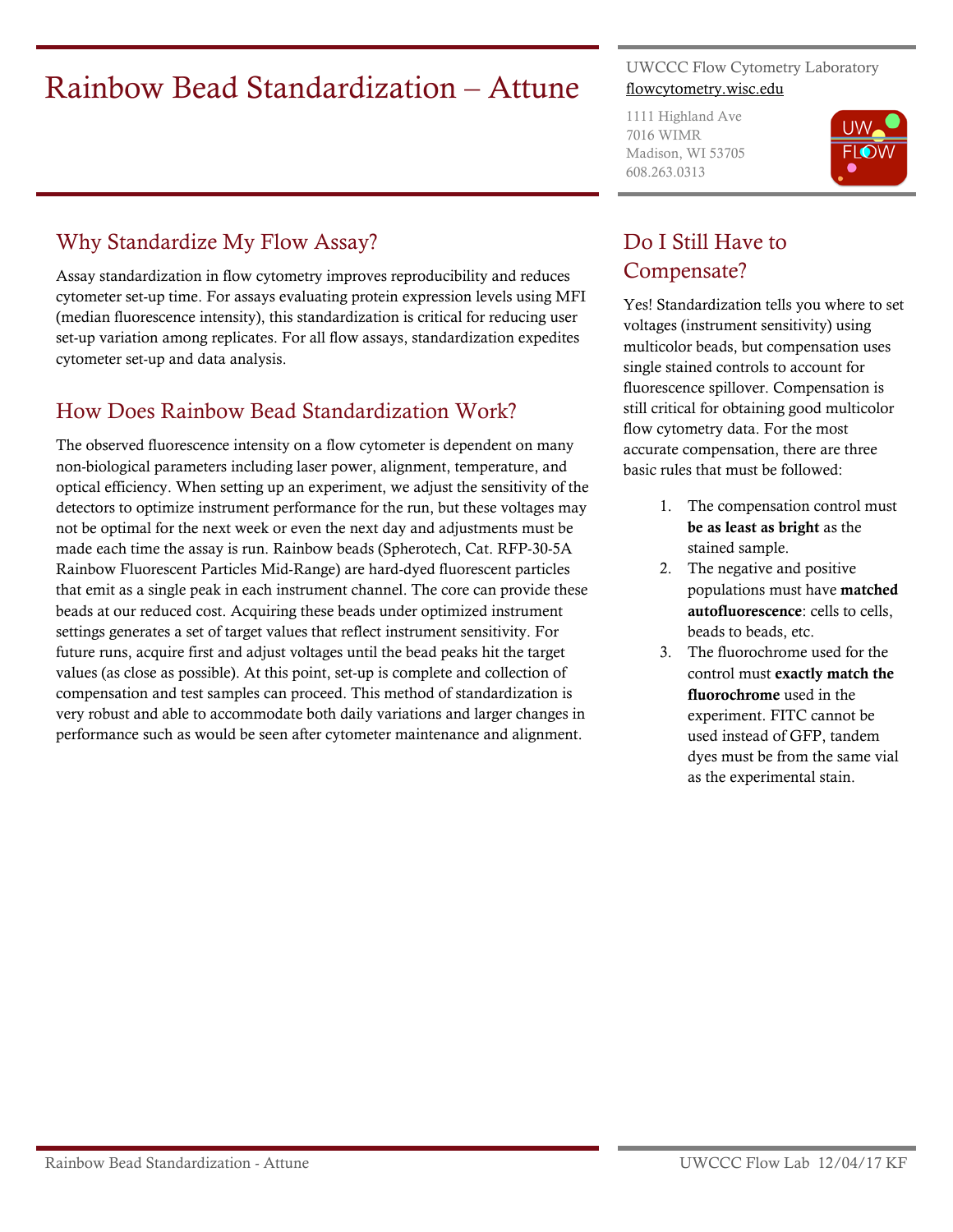#### How Do I Standardize on the Attune?

- 1. Set optimized voltages manually using a fully stained sample and checking any controls you wish before finalizing voltages (do not record, calculate, or apply compensation yet).
- 2. Optionally, add empty text boxes to fill empty spaces on the current page of the workspace (so that all bead plots land on page  $2$  – this is purely cosmetic).
- 3. Make an FSC-H/SSC-H dot plot displaying All Events, and draw a region called Beads.



- 4. Make a histogram plot for the first fluorescence channel (e.g. BL1-H).
- 5. Select Beads as the population to display on the histogram.



6. Draw a gate across the entire width of the plot.



#### Preparing Rainbow Beads

Dilute one drop of well-mixed rainbow beads in 300 µL of flow buffer.

# Rainbow Initial Set-up Quick Reference

- 1. Optimize cytometer voltages using your samples.
- 2. Collect the rainbow beads without any compensation and record the median fluorescence intensity for each channel.
- 3. Collect and apply compensation.
- 4. Acquire your samples.

# Set-up Already Standardized Assay

- 1. Acquire rainbow beads and adjust detector voltages to hit MFI target values determined as above.
- 2. Proceed with compensation.
- 3. Acquire samples.

# How Do I Change Bead Lots?

Changing bead lots is simple as long as you have beads from both lots.

- 1. Run old bead lot and adjust voltages to hit target values.
- 2. Acquire new bead lot at those settings.
- 3. Note the MFI in each channel for the new bead lot – these are your new target values.
- 4. Update the text box with the new lot number and MFI target values to use in future experiments.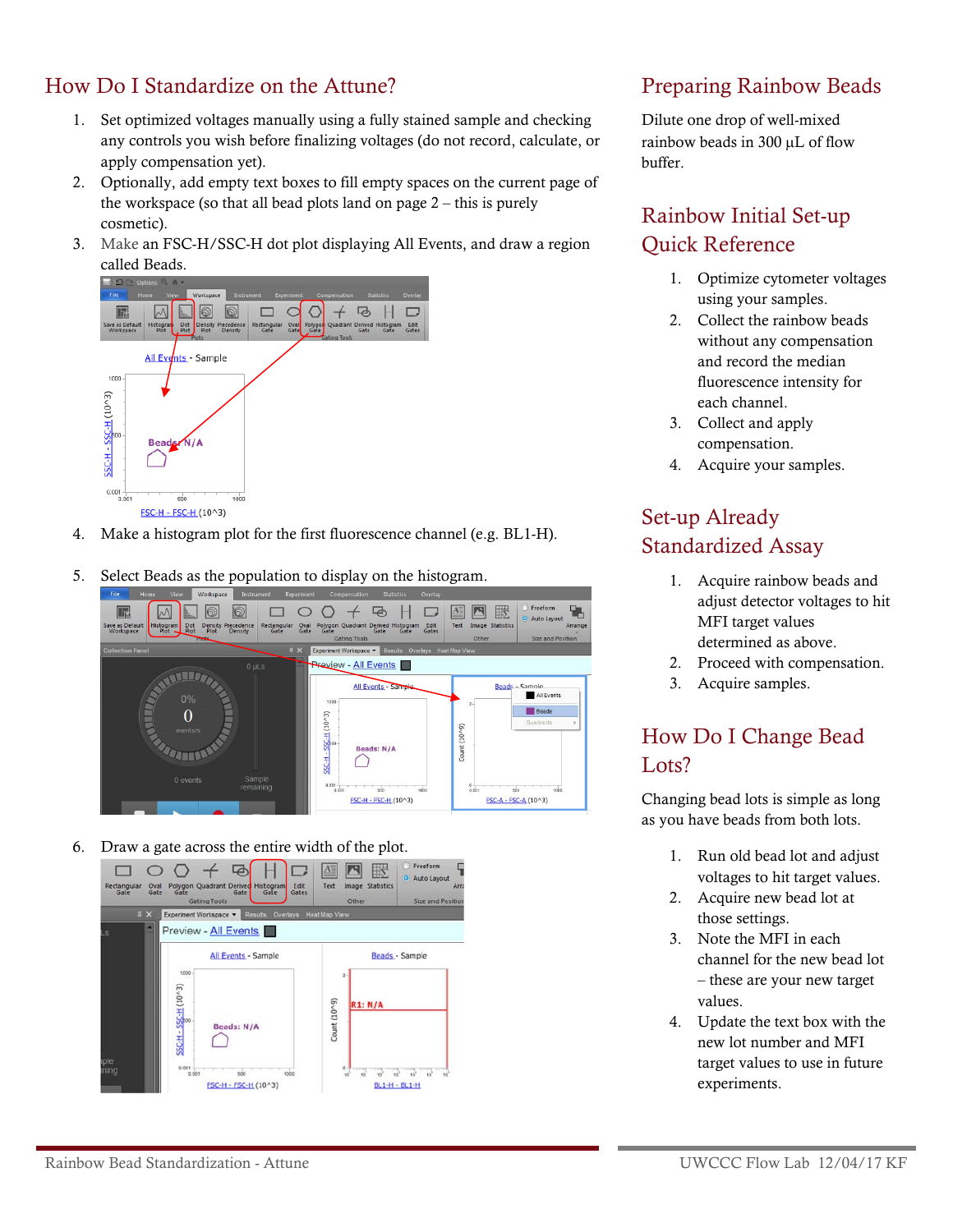7. In the Statistics ribbon, select the box to display the X Median on the plot.

| $\sim$ |  |  |                             |  |  |                                                                           |  |                           |                                                      |
|--------|--|--|-----------------------------|--|--|---------------------------------------------------------------------------|--|---------------------------|------------------------------------------------------|
| File   |  |  |                             |  |  | Home View Workspace Instrument Experiment Compensation Statistics Overlay |  |                           |                                                      |
|        |  |  |                             |  |  |                                                                           |  |                           |                                                      |
|        |  |  | Sample Workspace Group      |  |  |                                                                           |  |                           | S Total S Gated V X Median Y Median X rSD Y 15D X %r |
|        |  |  | Gate Comp Source Plot Title |  |  |                                                                           |  | Volume (µL) X Peak Y Peak |                                                      |

8. Copy and paste the histogram plot to make one plot for each channel in the experiment, and change the X axes so each channel is represented once in the worksheet.



- 9. Record a data file of 10,000 events from the Beads gate, adjusting the gate if needed. The median values from the histogram plots are your target values.
- 10. Create a Text Box at the bottom of the worksheet and type the name and target value for each channel. This way, if you save a template your target values will be listed right on the worksheet.



- 11. Proceed with compensation and sample acquisition.
- 12. Save a Template to use in the future.